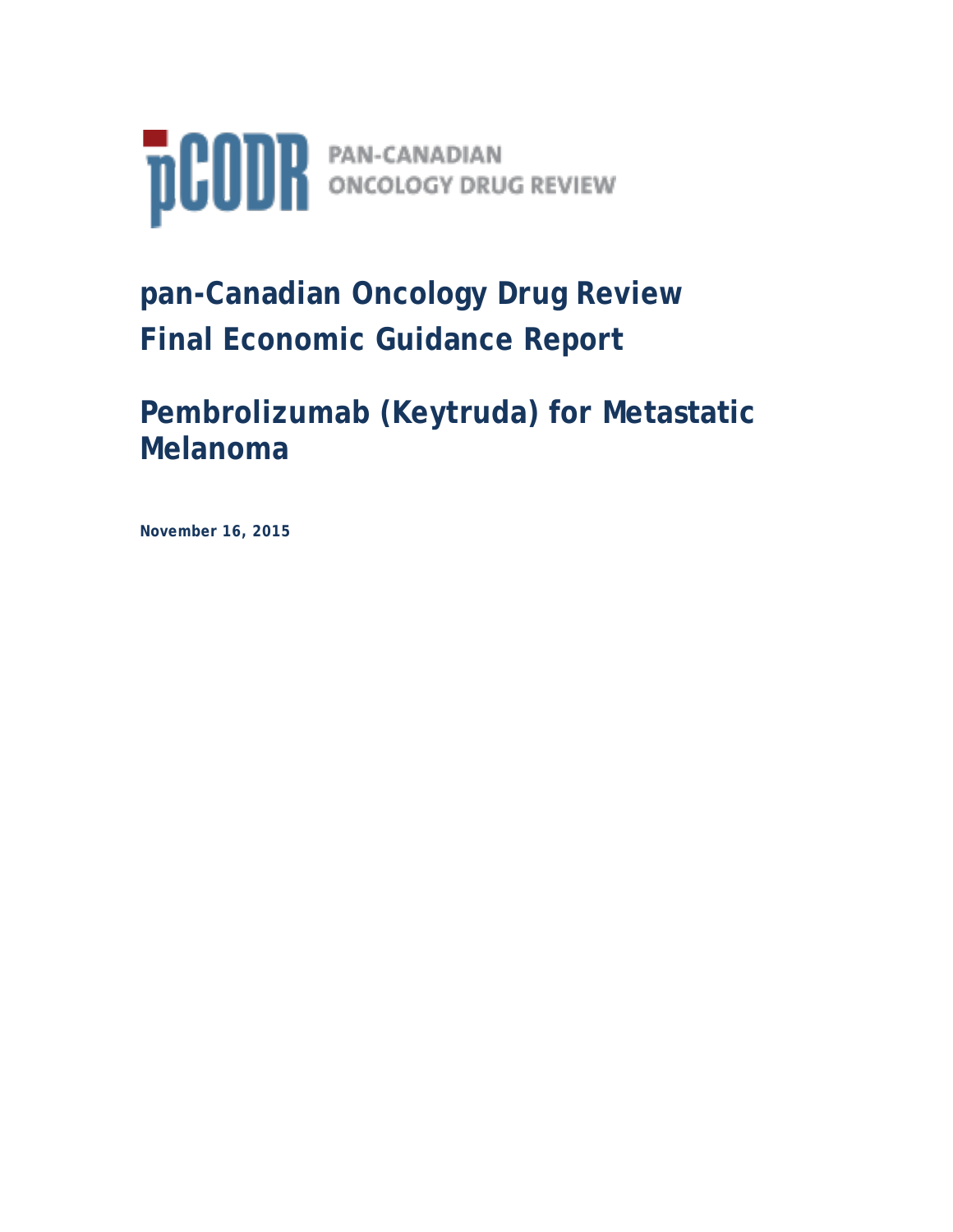## **DISCLAIMER**

#### **Not a Substitute for Professional Advice**

This report is primarily intended to help Canadian health systems leaders and policymakers make well-informed decisions and thereby improve the quality of health care services. While patients and others may use this report, they are made available for informational and educational purposes only. This report should not be used as a substitute for the application of clinical judgment in respect of the care of a particular patient or other professional judgment in any decision making process, or as a substitute for professional medical advice.

#### **Liability**

pCODR does not assume any legal liability or responsibility for the accuracy, completeness or usefulness of any information, drugs, therapies, treatments, products, processes, or services disclosed. The information is provided "as is" and you are urged to verify it for yourself and consult with medical experts before you rely on it. You shall not hold pCODR responsible for how you use any information provided in this report.

Reports generated by pCODR are composed of interpretation, analysis, and opinion on the basis of information provided by pharmaceutical manufacturers, tumour groups, and other sources. pCODR is not responsible for the use of such interpretation, analysis, and opinion. Pursuant to the foundational documents of pCODR, any findings provided by pCODR are not binding on any organizations, including funding bodies. pCODR hereby disclaims any and all liability for the use of any reports generated by pCODR (for greater certainty, "use" includes but is not limited to a decision by a funding body or other organization to follow or ignore any interpretation, analysis, or opinion provided in a pCODR report).

## **FUNDING**

The pan-Canadian Oncology Drug Review is funded collectively by the provinces and territories, with the exception of Quebec, which does not participate in pCODR at this time.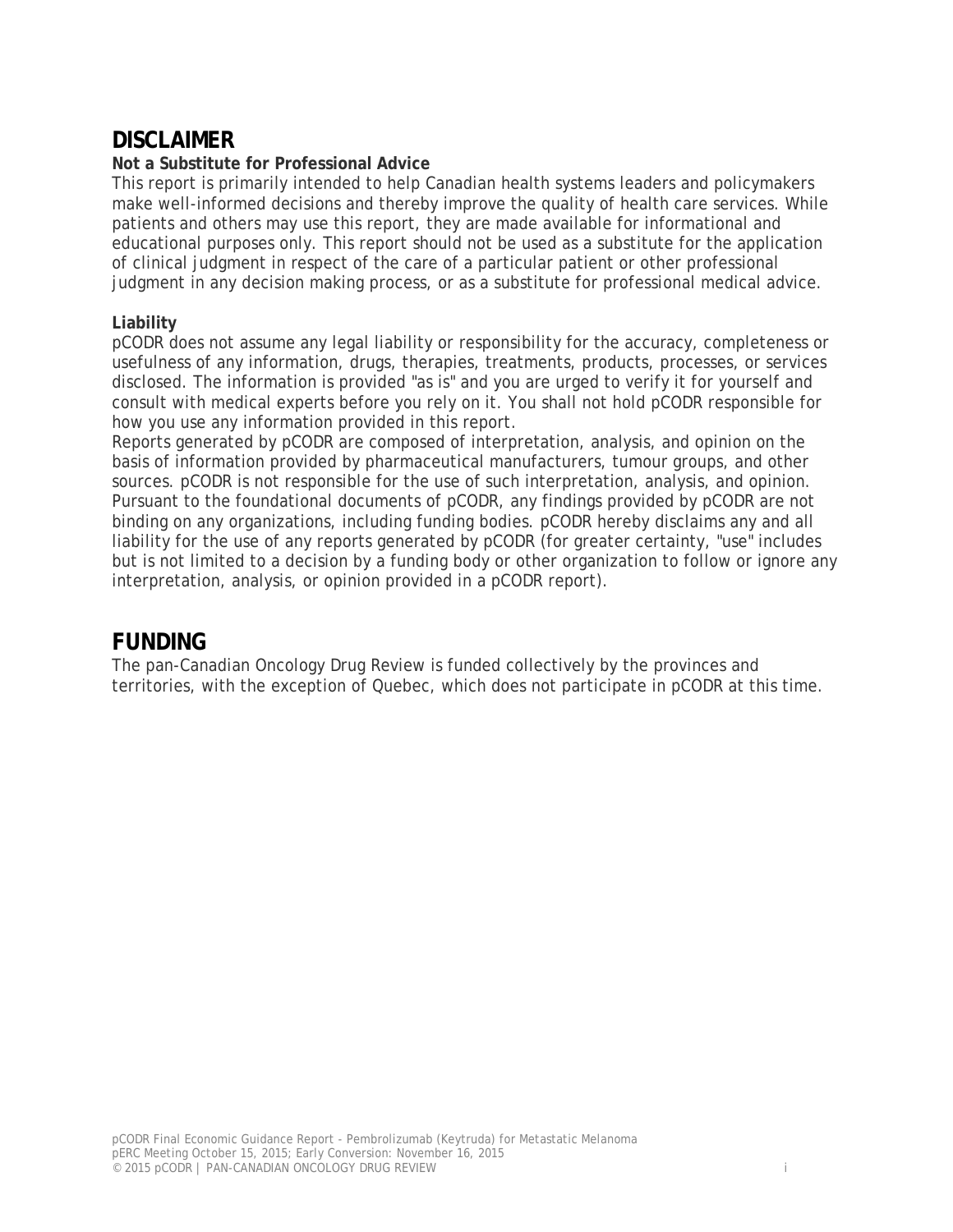## **INQUIRIES**

Inquiries and correspondence about the pan-Canadian Oncology Drug Review (pCODR) should be directed to:

pan-Canadian Oncology Drug Review 154 University Avenue, Suite 300 Toronto, ON M5H 3Y9

Telephone: 613-226-2553 Toll Free: 1-866-988-1444 Fax: 1-866-662-1778 Email: requests@cadth.ca Website: www.cadth.ca/pcodr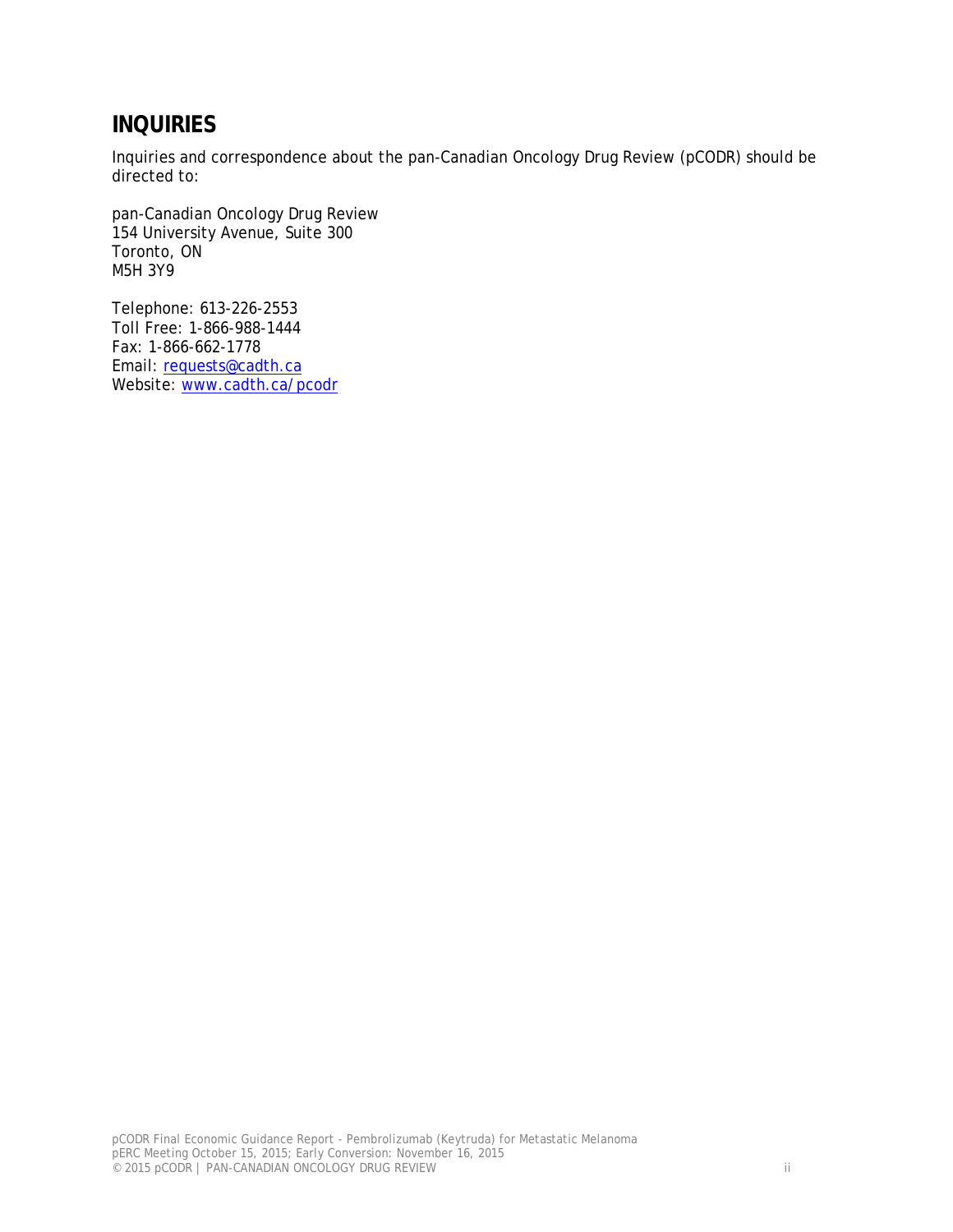## **TABLE OF CONTENTS (To be updated)**

|                                                                                                                                                                                                                                                                                                                                                                                                     | Ť   |
|-----------------------------------------------------------------------------------------------------------------------------------------------------------------------------------------------------------------------------------------------------------------------------------------------------------------------------------------------------------------------------------------------------|-----|
|                                                                                                                                                                                                                                                                                                                                                                                                     | ji  |
|                                                                                                                                                                                                                                                                                                                                                                                                     | iii |
|                                                                                                                                                                                                                                                                                                                                                                                                     | 1   |
| 1.1.                                                                                                                                                                                                                                                                                                                                                                                                | 1   |
| 1.2.                                                                                                                                                                                                                                                                                                                                                                                                | 3   |
| Summary of Economic Guidance Panel Evaluation<br>1.3.                                                                                                                                                                                                                                                                                                                                               | 8   |
| 1.4.<br>Summary of Budget Impact Analysis Assessment                                                                                                                                                                                                                                                                                                                                                | 11  |
| 1.5.                                                                                                                                                                                                                                                                                                                                                                                                | 12  |
| 2.<br>This section outlines the technical details of the pCODR Economic Guidance<br>Panel's evaluation of the economic evidence that is summarized in Section 1.<br>Pursuant to the pCODR Disclosure of Information Guidelines, this section is not<br>eligible for disclosure. It was provided to the pCODR Expert Review Committee<br>(pERC) for their deliberations                              | 13  |
| 3.<br>DETAILED TECHNICAL REPORT<br>This section outlines the technical details of the pCODR Economic Guidance<br>Panel's evaluation of the economic evidence that is summarized in Section 1.<br>Pursuant to the pCODR Disclosure of Information Guidelines, this section is not<br>eligible for disclosure. It was provided to the pCODR Expert Review Committee<br>(pERC) for their deliberations | 14  |
| $4_{\scriptscriptstyle{\perp}}$                                                                                                                                                                                                                                                                                                                                                                     | 15  |
|                                                                                                                                                                                                                                                                                                                                                                                                     | 16  |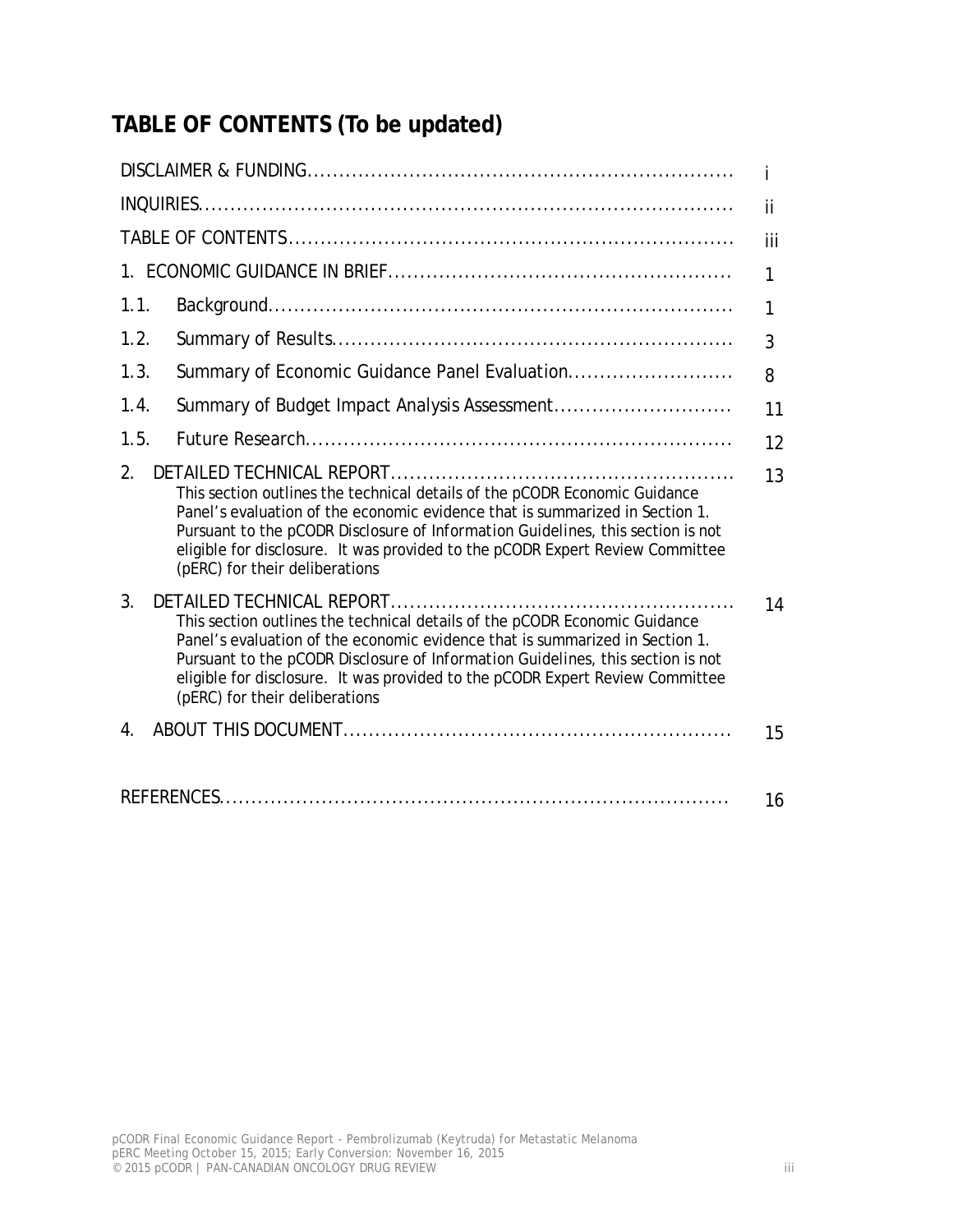## **1 ECONOMIC GUIDANCE IN BRIEF**

## **1.1 Background**

The review for pembrolizumab was first submitted to pCODR assessing Pembrolizumab alone on patient outcomes compared to standard care or best supportive care in treatment of patients with unresectable or metastatic melanoma and disease progression following ipilimumab therapy. In accordance with the pCODR Procedures, the pCODR Provincial Advisory Group (PAG) requested additional information on pembrolizumab (Keytruda) which extend beyond the submitted scope of the review. The request by PAG expressed a need for pembrolizumab in ipilimumab naïve patients. Revision of review scope may be considered by pCODR in very limited instances, based on jurisdictional input, feasibility to conduct the revised review and clinical importance. All three criteria for scope modification were met in this case and the scope of the review was expanded to include patients naïve to ipilimumab treatment. The economic analysis for the first line review was provided by Merck through this process.

#### **Patients naïve to ipilimumab treatment (First/Second Line Therapy)**

The economic analysis **submitted to pCODR by Merck Canada/Oncology** compared pembrolizumab to ipilimumab (IPI) in advanced melanoma patients that have not previously received IPI treatment. In this model, BRAF+ patients could have previously been treated with BRAF/MEK inhibitors. Both pembrolizumab (2mg/kg dose use in the economic model) and ipilimumab are administered intravenously every 3 weeks. Scenario analyses comparing pembrolizumab with vemurafenib or dabrafenib in first line for BRAF+ patients were included, however, given the limitations and great uncertainty in the efficacy data presented through a network meta-analysis for pembrolizumab vs. BRAF/MEK inhibitors, the EGP did not provide re-analysis estimates for this comparison. A Canadian health care perspective was adopted. The model was built under the assumption that patients would not receive any other active treatment following progression.

According to the **pCODR Clinical Guidance Panel (CGP),** the comparisons were appropriate. Based on input from the CGP, the 2mg/kg every 3 weeks, which is the Health Canada approved dose for pembrolizumab, is likely to be used in the clinical setting. The CGP also commented that multiple trials have shown a lack of a dose-response relationship with pembrolizumab. Therefore EGP did not consider other doses or dosing regimens of pembrolizumab in their re-analysis.

**Patients** considered the following factors important in the review of pembrolizumab, which could be relevant to the economic analysis: cost effectiveness of the treatment as an early option compared to Ipilimumab or BRAF inhibitors, drug dosing, drug wastage, and patient time & cost to travel to larger centres with more expertise in monitoring reactions post-infusion. This last factor is not considered in the submitted analysis and EGP's reanalysis as the analysis uses a government payer perspective.

The **Provincial Advisory Group (PAG)** reinforced the same factors already mentioned by the patients as important and added the lack of long-term safety and efficacy data to be considered if implementing a funding recommendation for pembrolizumab. Additionally, PAG was seeking comparison with nivolumab and BRAF inhibitors in all lines of therapy. In the KEYNOTE-006 trial, Ipilimumab-naive patients with a BRAF mutation could have previously been treated with BRAF inhibitors. Only the comparison with BRAF inhibitors in first line was included in the model but was considered to produce uncertain estimates given the lack of clinical studies and great degree of uncertainty.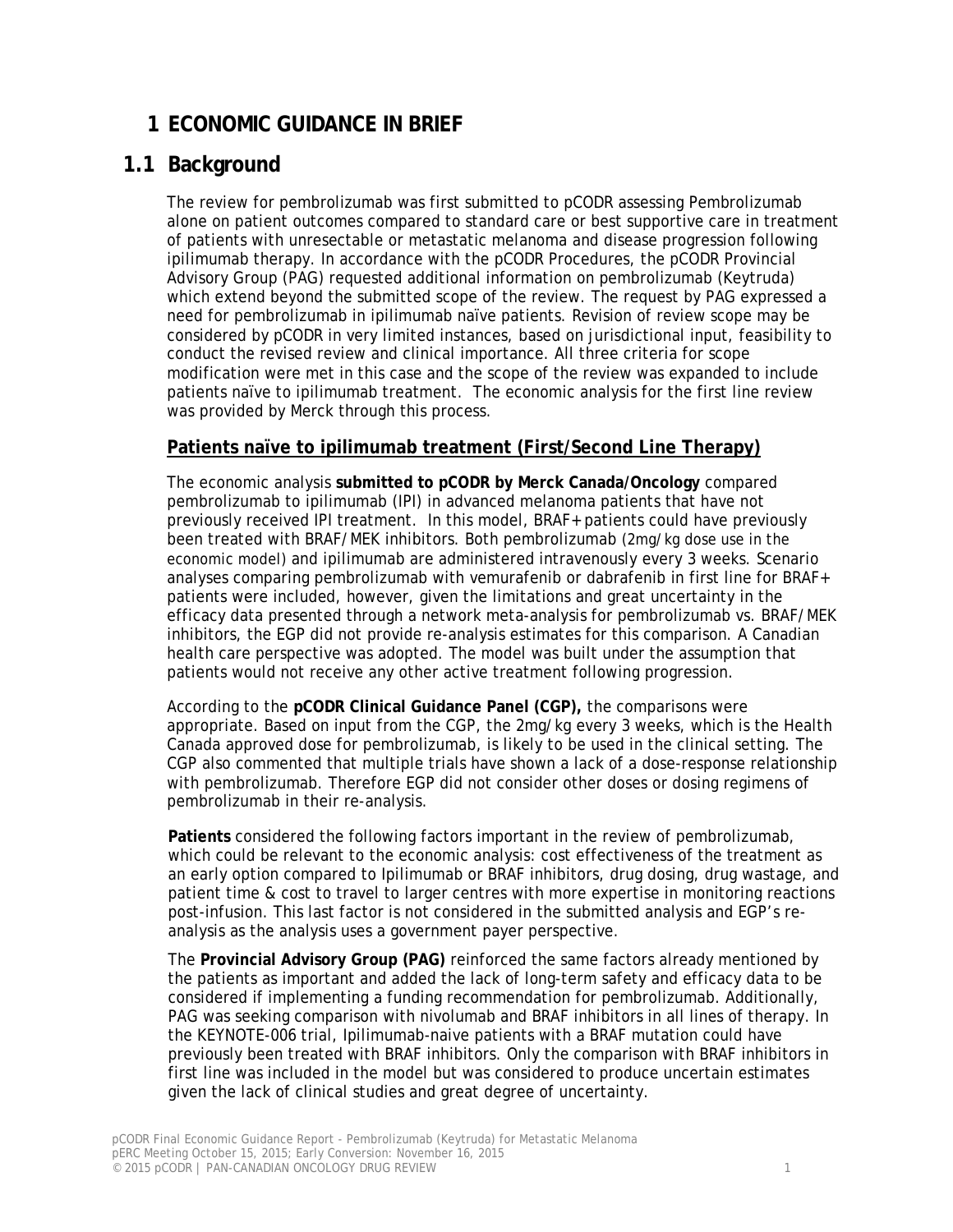Drug wastage and drug related costs were addressed in the model, and the change in the vial size to 100 mg alone is expected to increase the incremental cost by approximately 40% in any scenario tested without a vial sharing program. The submitted analysis was conducted from a Ministry of Health Perspective, which is appropriate for submission to pCODR. The extrapolations on long-term data and duration of treatment were explored in the model and a subsequent reanalysis, and shown to be very important drivers of the cost effectiveness result.

Pembrolizumab costs \$2200.00 per 50mg vial; and at the recommended dose of 2mg/kg once every 21 days, the average cost per day in a 28-day course of pembrolizumab is \$293.33 and the average cost per 28-day course is \$8,213.34. Based on information from the submitter, the vial size of pembrolizumab will transition to a 100mg liquid vial in the near future. The sensitivity analysis conducted by the submitter and the EGP to incorporate the introduction of the 100mg vial is based on the assumption that a 100mg vial costs \$4400.00 per vial.

Ipilimumab costs \$5,800 and \$23,200.00 per 50 mg and 200mg vials, respectively. At the recommended dose of 3 mg/kg every 3 weeks for a 28 day cycle, the cost of ipilimumab is \$1160.00 per day and 32,480.00 per 28 day cycle.

#### **Ipilimumab-treated Patients (Second/Third Line Therapy)**

The economic analysis **submitted to pCODR by Merck Canada/Oncology** also compared pembrolizumab to chemotherapy monotherapy (dacarbazine (DTIC)), or best supportive care (BSC) for patients with advanced melanoma (unresectable stage III and stage IV) refractory to ipilimumab. In this model, all patients had previously been treated with ipilimumab and, if BRAF mutation positive, a BRAF/MEK inhibitors. Both pembrolizumab (2mg/kg dose use in the economic model) and dacarbazine are administered intravenously and every 3 weeks. Paclitaxel+ carboplatin regime was used as a modification to the main analysis. Second line use of BRAF/MEK inhibitors were not modeled in the submitted analysis. The CGP also confirmed that patients will receive BRAF/MEK drugs at some point during their therapy, either before or after immune checkpoint inhibitors, thus the exclusion of BRAF/MEK drugs from the EGP's analysis is reasonable for this model.

According to the **pCODR Clinical Guidance Panel (CGP),** the comparisons were appropriate. Based on input from the CGP, the 2mg/kg every 3 weeks, which is the Health Canada approved dose for pembrolizumab, is likely to be used in the clinical setting. The CGP also commented that multiple trials have shown a lack of a dose-response relationship with pembrolizumab. Therefore EGP did not consider other doses or dosing regimens of pembrolizumab in their re-analysis.

**Patients** considered the following factors important in the review of pembrolizumab, which are relevant to the economic analysis: treatment as an early line treatment and appropriateness of dacarbazine as alternative, lack of comparative data with ipilimumab in case of first line therapy, drug dosing, drug wastage, cost-effectiveness compared to other treatments available, and patient time cost to travel to bigger centres with more expertise in monitoring reactions post-infusion.

The **Provincial Advisory Group (PAG)** reinforced the same factors already mentioned by the patients as important and added the lack of long-term safety and efficacy data to be considered if implementing a funding recommendation for pembrolizumab. Additionally, PAG was seeking comparison with nivolumab and BRAF inhibitors in all lines of therapy. Neither of those drugs was considered as a comparator in the model for Ipilimumabtreated patients due to lack of clinical studies in this population. In the KEYNOTE-002 trial,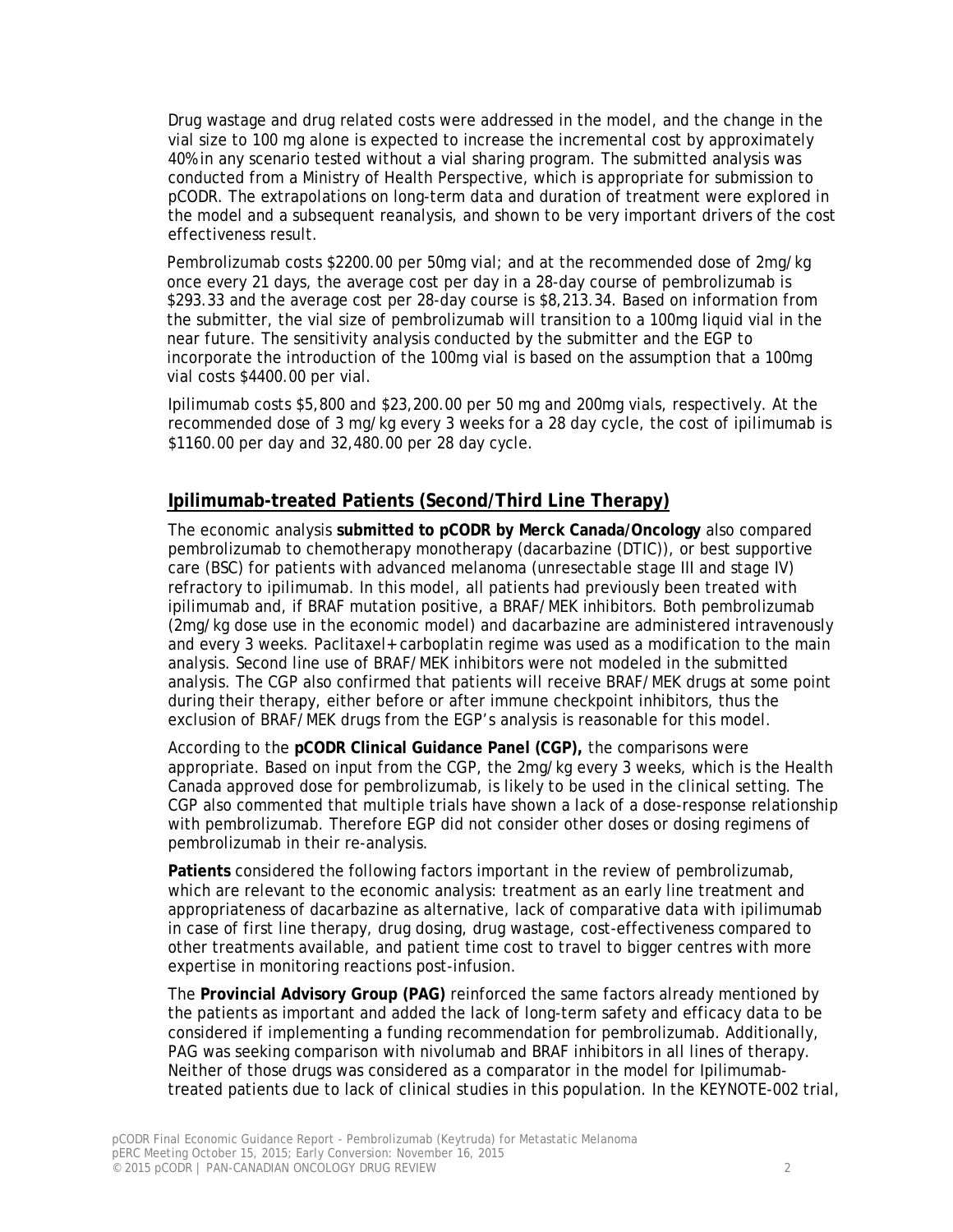patients were previously treated with ipilimumab and, if BRAF mutation positive, had previously being treated with BRAF inhibitor.

The use of pembrolizumab earlier in the course of disease was addressed by expanding the scope of the original submission, and the model for patients naïve to ipilimumab treatment was added to this review. The drug wastage and drug related costs were addressed in the model and it was estimated that with the change in the vial size to 100 mg, the wastage will increase by 64%, and the cost-effectiveness ratio of the new treatment in any scenario will be increased by around a similar proportion. The submitted analysis was conducted from a Ministry of Health Perspective, which is appropriate for submission to pCODR. The extrapolations on long-term data were explored in the model and a subsequent reanalysis, and proved to be a very important driver of the cost effectiveness results.

Pembrolizumab costs \$2200.00 per 50mg vial; and at the recommended dose of 2mg/kg once every 21 days, the average cost per day in a 28-day course of pembrolizumab is \$293.33 and the average cost per 28-day course is \$8,213.34. Based on information from the submitter, the vial size of pembrolizumab will transition to a 100mg liquid vial in the near future. The sensitivity analysis conducted by the submitter and the EGP to incorporate the introduction of the 100mg vial is based on the assumption that a 100mg vial costs \$4400.00 per vial.

Dacarbazine costs \$200.20 per 600 mg per vial. At the recommended dose of 200–250 mg/m² IV days 1-5 every 21-28 days, the cost of dacarbazine is \$20.26 – \$33.76 per day and \$567.230 – \$945.39 per 28 day cycle.

## **1.2 Summary of Results**

#### **Patients naïve to ipilimumab treatment**

**The EGP's best estimate of the incremental cost-effectiveness ratio (ΔC / ΔE) is between \$114,389/QALY and \$151,369/QALY when pembrolizumab is compared to ipilimumab in Ipilimumab-naïve patients.**

The incremental cost-effectiveness ratio was based on an estimate of the extra cost (ΔC) and the extra clinical effect measured as QALY (ΔE). The EGP's best estimate of:

- the extra cost of pembrolizumab is between \$56,320 and \$63,060 per patient. The main factors influencing estimates for cost were treatment duration, drug cost (pembrolizumab and ipilimumab) and vial size.
- the extra clinical effect of pembrolizumab is between 0.37 and 0.55 QALYs per patient over a 10-year time horizon. The main factors influencing the clinical effect estimates were the sources of evidence for overall survival (OS) used to extrapolate survival beyond progression.

In the ipilimumab naïve setting, the Economic Guidance Panel's best estimates were based on the model submitted by Merck Canada/Oncology and reanalyses conducted by the EGP. The EGP, in consultation with the CGP, modified inputs in the submitted model to reflect a more plausible clinical scenario. The following variations were made to the model to provide the EGP's best estimate (multivariate sensitivity analysis):

• Considering other sources of survival data (Korn algorithm). The EGP noted that long term OS was modelled using data from an ipilimumab study (Schadendorf et al) by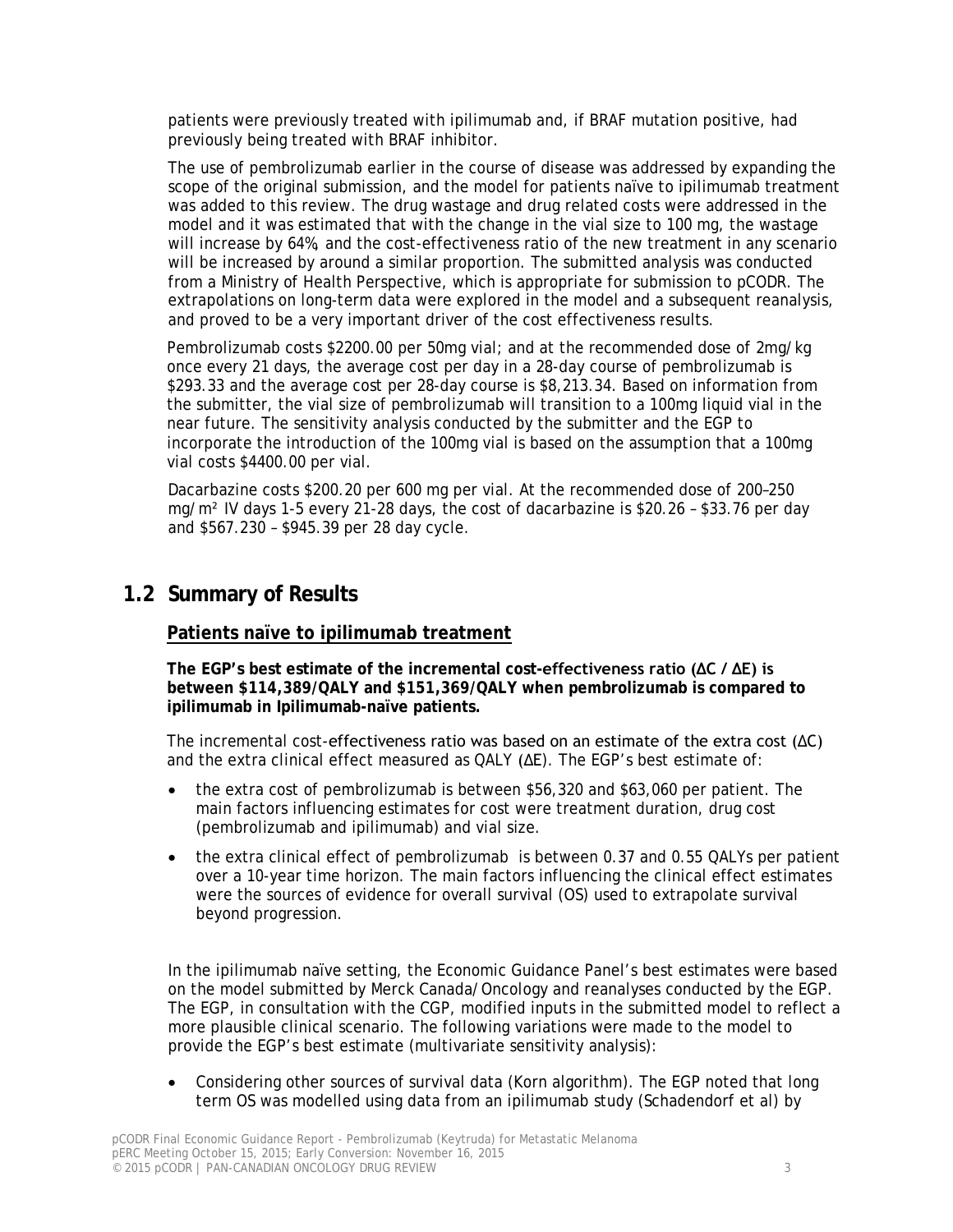applying a HR function for pembrolizumab to the ipilimumab survival curves in Schadendorf et al. The EGP noted that the original ipilimumab data demonstrated a sustained separation in the tail of the survival curve, a benefit that is yet to be confirmed in the pembrolizumab study, and long term extrapolation on the original ipilimumab data is based on highly censored data. The EGP therefore used alternative sources of data to model long term survival for the pembrolizumab arm to account for this uncertainty. When this modification is made using data from the Korn algorithm, the extra cost and effect of pembrolizumab is \$25,398 and 0.33 QALY, resulting in an increase in the ICER to \$76,989 (base case \$52,829/QALY)

- Decrease in the price of ipilimumab. The price of ipilimumab originally used in the model was referenced from the Ipilimumab submission to pCODR in Dec 2014. Given Ipilimumab has been recommended for funding and adopted by some provinces, it is likely that the price currently being paid is lower than the price used in this economic evaluation. As the price of the comparator has a very important effect on the incremental cost, the EGP explored the impact of a 20% price reduction for ipilimumab. When this modification is made, the extra cost and effect of pembrolizumab is \$59,236 and 0.74 QALY, resulting in an increase in the ICER to \$80,038 (base case \$52,829/QALY).
- Canadian reference values for QALYs (progression free state: 0.79 /progressive disease state: 0.55). The submitted results used utility values from US, UK and EU scoring algorithms which appeared to be too high for this population after disease progression. The EGP instead used Canadian utility values that reflected various advanced melanoma health states and adverse events, elicited using standard gamble technique from general population. When this modification is made, the extra cost and effect of pembrolizumab is \$39,099 and 0.69 QALY, resulting in an increase in the ICER to \$56,603 (base case \$52,829/QALY)
- Time Horizon of 10 years. The EGP, in consultation with the CGP, agreed that longterm data for this population is not yet mature to allow for far-reaching extrapolations based on long term data observed for ipilimumab trials, especially under the assumption that no active treatment will be given after pembrolizumab. When this modification is made, the extra cost and effect of pembrolizumab is \$33,559 and 0.56 QALY, resulting in an increase in the ICER to \$59,710 (base case \$52,829/QALY)
- Vial size of 100 mg without a vial sharing program. The submitted indicated that the 50mg vial of pembrolizumab will be phased out in the near future and only the 100mg vial will be available. The EGP therefore only used the 100mg vial in their re-analysis estimates. When this modification is made, the extra cost and effect of pembrolizumab is \$56,491 and 0.74 QALY, resulting in an increase in the ICER to \$76,330 (base case \$52,829/QALY)
- Treatment continuation up to 2 years, and 25% of patients after this point having a 12 month re-induction. The EGP noted that the submitted results assumed 50% of patients will go on to receive re-induction with pembrolizumab, once the 2 year treatment mark is reached. Based on input from the CGP, the EGP, reduced this to 25% in their best estimates as there is currently no evidence to determine what proportion of patients reach the 2 year treatment cut-off mark and subsequently go onto to reinduction. When this modification is made, the extra cost and effect of pembrolizumab is \$31,986 and 0.74 QALY, resulting in an decrease in the ICER to \$43,219 (base case \$52,829/QALY)
- When the above parameters are combined the extra cost and effect of pembrolizumab is \$56,320 and 0.37 QALY, resulting in the EGP's upper estimate of \$151,369. When the above parameters are combined using the long term survival data used in the submitted base case results (long term ipilimumab data from Schadendorf et al), the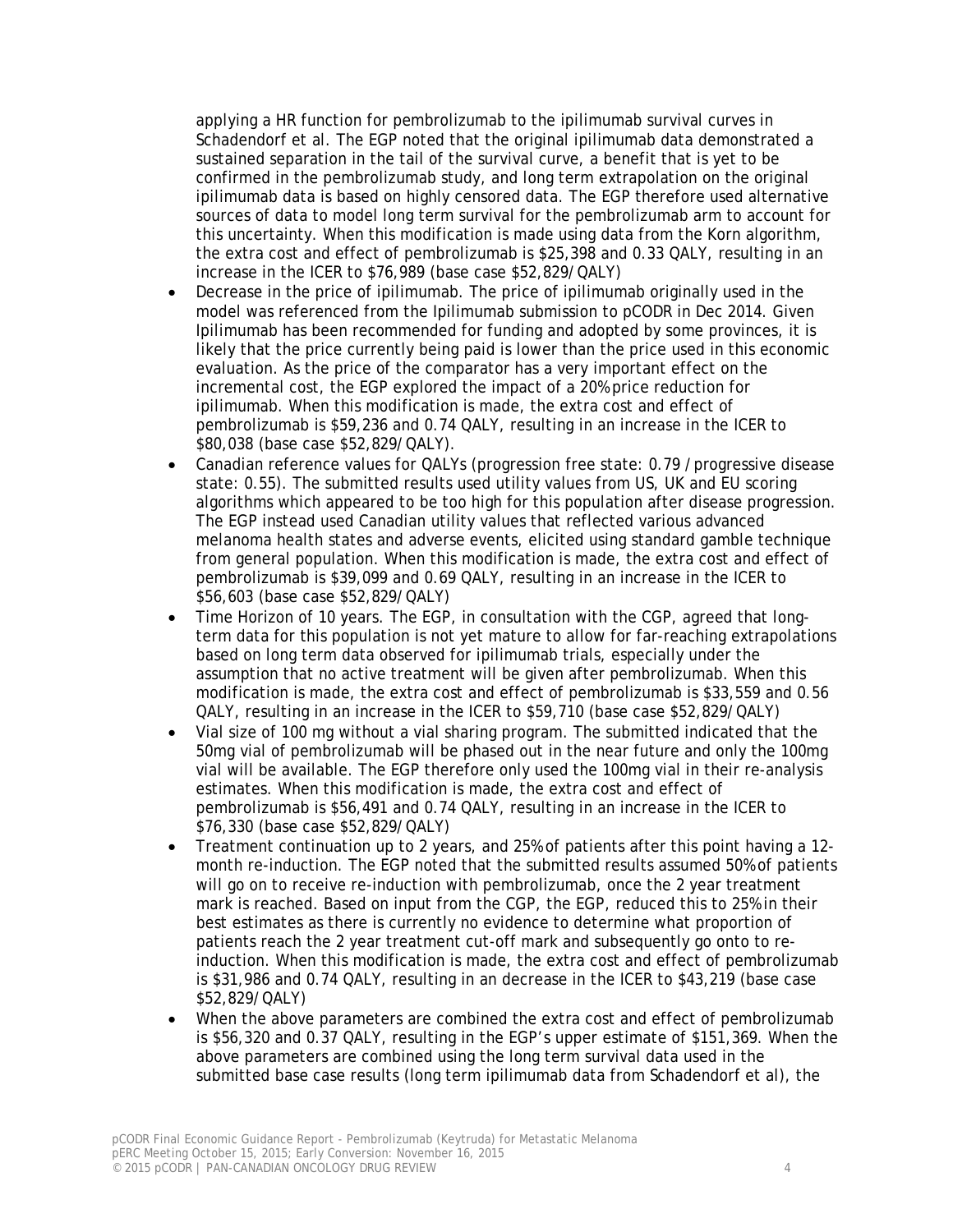extra cost and effect of pembrolizumab is \$63,060 and 0.55 QALY, resulting in the EGP's lower estimate of \$114,389.

**The EGPs range of estimates were substantially higher than the submitted estimates. However, the EGP consider its best estimates to still be limited by the uncertainty around long-term data (due to lack of a reliable source). The EGP also highlighted that the incremental cost for pembrolizumab is being derived from a comparison to an alternative drug that has a high cost (ipilimumab), therefore masking the high cost of pembrolizumab.** 

According to the economic analysis that was submitted by Merck Canada/Oncology, when pembrolizumab is compared with ipilimumab

- The extra cost of pembrolizumab is \$39,099. Costs considered in the analysis included cost of treatment, adverse events management costs, disease management costs and terminal care costs.
- The extra clinical effect of pembrolizumab is 1.36 life years gained (LYG) or 0.74 quality adjusted life years (QALY). Clinical effects considered in the analysis included PFS, OS and utilities.

So, the Submitter estimated that, based on the submitted price the estimated incremental cost-effectiveness ratio of pembrolizumab (when compared to ipilimumab) is \$28,749 per LY or \$52,829 per QALY.

**The submitter also provided estimates of cost-effectiveness for pembrolizumab compared to BRAF inhibitors as first line therapy. However, given the lack of direct comparative data and the limitations and considerable uncertainty identified in the results presented through a network meta-analysis for pembrolizumab vs. BRAF/MEK inhibitors, the EGP did not provide re-analysis estimates for this comparison. Please see a critical appraisal of the network meta-analysis in the Clinical Report (Section 7).**

According to the economic analysis that was submitted by Merck Canada/Oncology, when pembrolizumab is compared with dabrafenib and based on the submitted price the estimated incremental cost-effectiveness ratio of pembrolizumab (when compared to dabrafenib) is \$60,859 per QALY.

According to the economic analysis that was submitted by Merck Canada/Oncology, when pembrolizumab is compared with vemurafenib and based on the submitted price the estimated incremental cost-effectiveness ratio of pembrolizumab (when compared to vemurafenib) is \$38,131 per QALY.

#### **Previously treated with ipilimumab and, if BRAF mutation positive, a BRAF inhibitor**

**The EGP's best estimate of the incremental cost-effectiveness ratio (ΔC / ΔE) is between \$586,833K/QALY and \$903,678/QALY when pembrolizumab is compared to dacarbazine (DTIC) in patients refractory to ipilimumab. When pembrolizumab is compared to BSC the EGP's best estimate ranges from S700, 834/QALY to \$1,859,069/QALY.**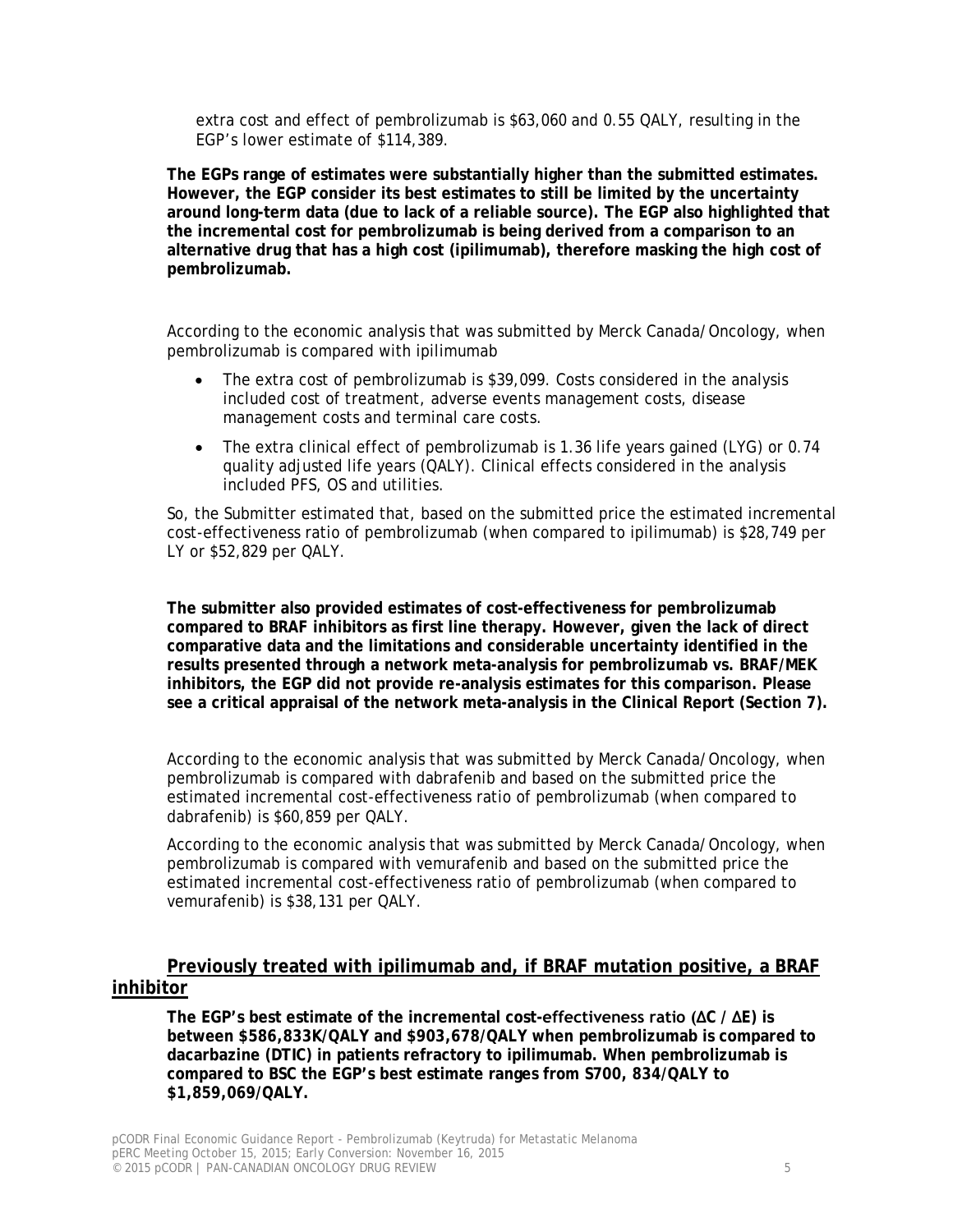The incremental cost-effectiveness ratio was based on an estimate of the extra cost (ΔC) and the extra clinical effect measured as  $QALY$  ( $\Delta E$ ). The EGP's best estimate of:

- the extra cost of pembrolizumab is between \$98K and \$100K per patient. The main factors influencing changes cost is the cost of pembrolizumab and the time horizon
- the extra clinical effect of pembrolizumab is between 0.10 and 0.17 QALYs over the time horizon. The main factors influencing changes the clinical effect is the source of OS data for extrapolations of survival after progression, use of Canadian quality of life values for the health states and time horizon.

In the ipilimumab refractory patients, the EGP's estimates were based on the model submitted by Merck Canada/Oncology and reanalyses conducted by the EGP. Modification were made to the submitted model inputs to provide estimates that better reflected plausible clinical scenarios, as determined with CGP input. Varied parameters that were incorporated into the EGP's range of estimates are presented below (multivariate sensitivity analysis):

- Overall Survival extrapolations after progression using similar data in both arms (Korn or Schadendorf/Ipilimumab data). EGP noted that long term OS was modelled using different sources of data for the different arms – Ipilimumab data for Pembrolizumab arm and Korn algorithm for Chemotherapy arm. This implicitly assumes that after disease progression and consequently treatment discontinuation, the disease trajectory will be dependent on the prior treatment received, which is not supported by any available data. Considering that patients in both arms previously received ipilimumab and the absence of long term data to support extended benefit with pembrolizumab, the EGP used the assumption that disease progression was independent of prior treatment, and therefore both arms were assigned same source of OS data. The EGP consider two scenarios:
	- o Giving the 'extended benefit' on survival to patients in both arms using Schanderford data/Ipi studies
	- o Considering that long term extrapolation on the original ipilimumab studies is based on highly censored data, the alternative sources of data to model long term survival is using data from the Korn algorithm,
- Canadian reference values for QALYs (progression free state: 0.79 / progressive disease state: 0.55) The submitted results used utility values from US, UK and EU scoring algorithms which appeared to be too high for this population after disease progression. The EGP instead used Canadian utility values that reflected various advanced melanoma health states and adverse events, elicited using standard gamble technique from general population.
- Time Horizon of 5 years. The EGP, in consultation with the CGP, agreed that long-term data for this population is not yet mature to allow for far-reaching extrapolations based on long term data observed for ipilimumab trials.
- Vial size of 100 mg without a vial sharing program. The submitted indicated that the 50mg vial of pembrolizumab will be phased out in the near future and only the 100mg vial will be available. The EGP therefore only used the 100mg vial in their re-analysis estimates.

|                   | pembrolizumab vs dacarbazine            |                | pembrolizumab vs BSC       |                |
|-------------------|-----------------------------------------|----------------|----------------------------|----------------|
|                   | $\Delta C$ and $\Delta E$               | ICER (\$/QALY) | $\Delta C$ and $\Delta E$  | ICER (\$/QALY) |
| Base case results | $$110,454$ and 0.91   \$121,843<br>QALY |                | \$119,557 and 0.94<br>OALY | \$126,691      |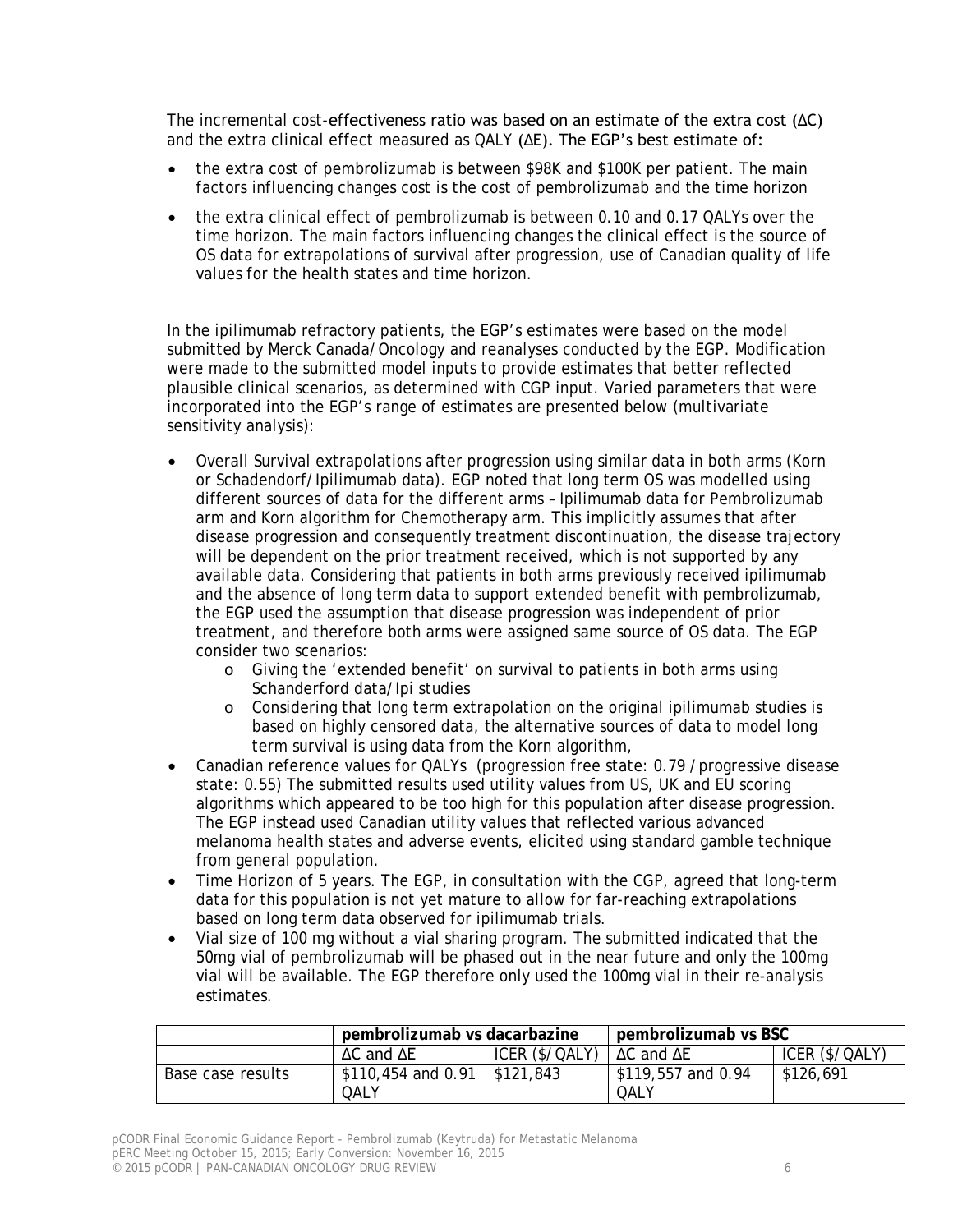| Overall Survival                                                       | \$90,548 and 0.053            | \$1,693,423 | \$96,018 and a loss           | Dominated     |  |  |  |
|------------------------------------------------------------------------|-------------------------------|-------------|-------------------------------|---------------|--|--|--|
| extrapolations based                                                   | QALY                          |             | in effect of -                | (more costly) |  |  |  |
| on Schanderford                                                        |                               |             | 0.07QALY                      | and less      |  |  |  |
| data/Ipi studies                                                       |                               |             |                               | effective)    |  |  |  |
| Overall Survival                                                       | \$93,837 and 0.19             | \$492,344   | \$101,284 and 0.15            | \$653,771     |  |  |  |
| extrapolations based                                                   | QALY                          |             | QALY                          |               |  |  |  |
| on Korn algorithm                                                      |                               |             |                               |               |  |  |  |
| Canadian reference                                                     | \$110,454 and 0.75            | \$146,819   | \$119,557 and 0.79            | \$151,984     |  |  |  |
| values for QALYs                                                       | QALY                          |             | QALY                          |               |  |  |  |
| Time Horizon of 5                                                      | \$95,129 and 0.52             | \$182,344   | \$103,301 and 0.52            | \$198,122     |  |  |  |
| years                                                                  | QALY                          |             | QALY                          |               |  |  |  |
| Vial size of 100 mg                                                    | \$123,673 and 0.90            | \$136,424   | \$132,776 and 0.94            | \$140,698     |  |  |  |
|                                                                        | QALY                          |             | <b>OALY</b>                   |               |  |  |  |
| Combination of all                                                     | Lower estimate <sup>1</sup> : | \$586, 833  | Lower estimate <sup>1</sup> : | \$700,834     |  |  |  |
| parameters                                                             | \$100,617 and 0.17            |             | \$108,211 and                 |               |  |  |  |
|                                                                        | QALY                          |             | 0.15 QALY                     |               |  |  |  |
|                                                                        |                               |             |                               |               |  |  |  |
|                                                                        | Upper Estimate <sup>2</sup> : | \$903,678   | Upper Estimate <sup>2</sup> : | \$1,859,069   |  |  |  |
|                                                                        | \$98,954 and 0.10             |             | \$105,616 and 0.06            |               |  |  |  |
|                                                                        | OALY                          |             | QALY                          |               |  |  |  |
| Korn algorithm OS survival curves                                      |                               |             |                               |               |  |  |  |
| <sup>2</sup> Schanderford et al/ Ipilimumab studies OS survival curves |                               |             |                               |               |  |  |  |

**The EGPs estimates were substantially higher than the submitted estimates. However, the EGP consider its best estimates to still be limited by the uncertainty around longterm data (due to lack of reliable source).** 

More specifically, the reanalysis conducted by the EGP using the submitted model showed that the main factor affecting the cost-effectiveness ratio was the use of different survival assumptions (and source of long-term data) between pembrolizumab and the comparator. When applying the assumption that the survival of patients is equal between the pembrolizumab and chemotherapy arms (same source of long-term data) once the disease progresses and treatment stops, the incremental cost-effectiveness ratio increased. The EGP's believes these results are mainly influenced by the manufacturer's use of different sources of data in each arm (Schadendorf data/Ipi studies for pembrolizumab, and Korn algorithm for dacarbazine) despite patients in both arms having previously failed ipilimumab treatment.

According to the economic analysis that was submitted by Merck Canada/Oncology, when: Pembrolizumab is compared with dacarbazine,

- The extra cost (ΔC) of pembrolizumab is \$110,454. Costs considered in the analysis included cost of treatment, adverse events management costs, disease management costs and terminal care costs.
- The extra clinical effect (∆E) of pembrolizumab is 1.22 life years gained (LYG) or 0.91 QALY. Clinical effects considered in the analysis included PFS, OS and utilities

So, the Submitter estimated that, based on the submitted price the estimated incremental cost-effectiveness ratio is \$90,536 per LY and \$\$121,843 per QALY.

#### And, when pembrolizumab is compared with BSC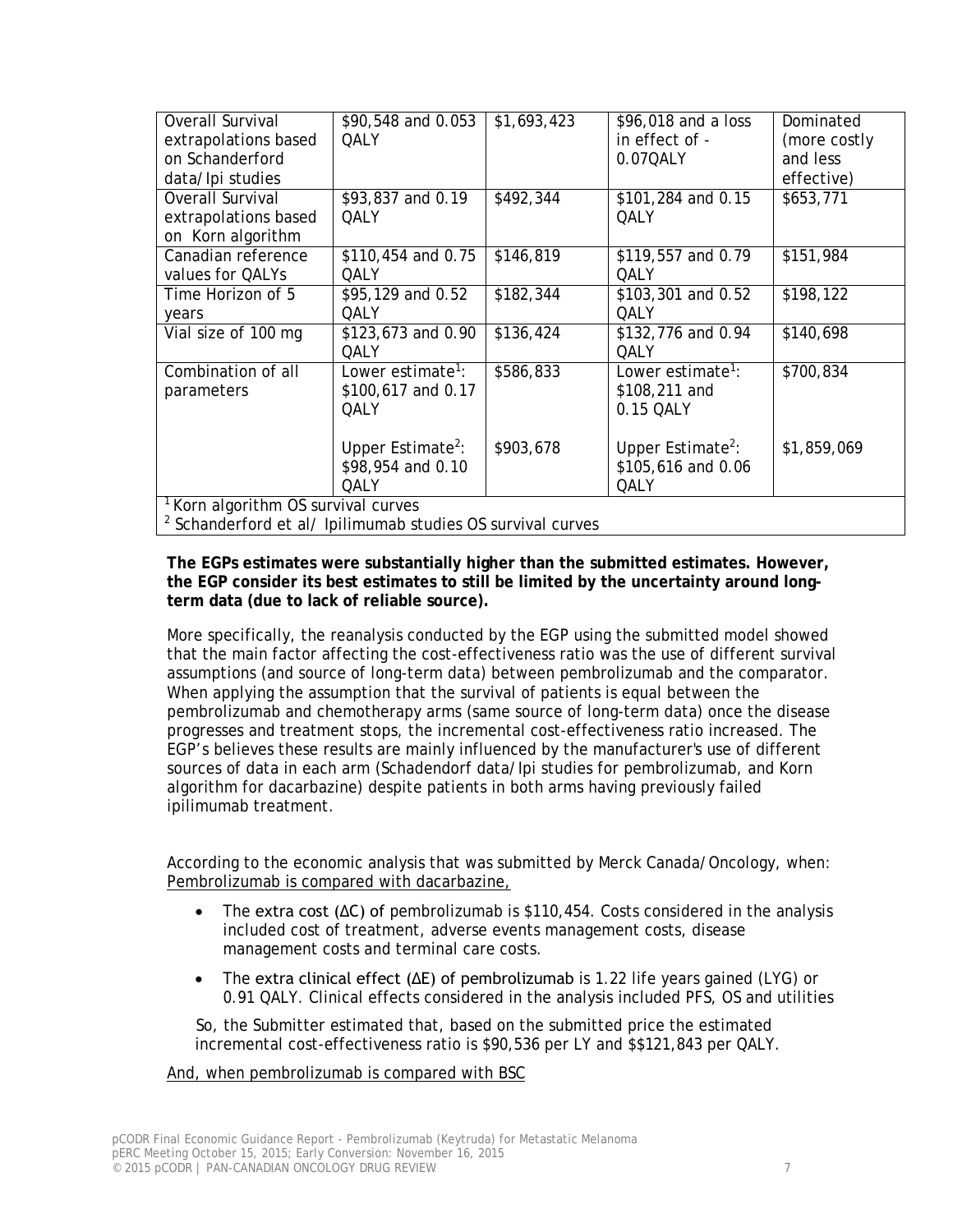- The extra cost (∆C) of pembrolizumab is \$119,557. Costs considered in the analysis included cost of treatment, adverse events management costs, disease management costs and terminal care costs.
- The extra clinical effect (∆E) of pembrolizumab is 1.26 life years gained (LYG) or 0.94 QALY. Clinical effects considered in the analysis included PFS, OS and utilities.

So, the Submitter estimated that, based on the submitted price the estimated incremental cost-effectiveness ratio is \$94,886 per LY and \$126.691 per QALY.

## **1.3 Summary of Economic Guidance Panel Evaluation**

**If the EGP estimates of ΔC, ΔE and the incremental cost-utility ratio (ICUR) differ from the Submitter's, what are the key reasons?** 

#### **Patients naïve to ipilimumab treatment**

The EGP estimates differ from those of the submitter due to the use of an entire new scenario by EGP as the main analysis as described further below. The price of ipilimumab, treatment duration, and a short-time horizon had the most impacts on the model. Given no sequential treatment was incorporated into the model, the extrapolation over a longer time horizon would just offset the initial costs of incorporating the drug in the arsenal of treatments without reflecting the actual clinical practice given the lack of optimal sequencing in this population. The magnitude of the effect on the ICUR of using other data sources for OS extrapolation, and change in vial size coming to the market were equally important.

#### **Previously treated with ipilimumab and, if BRAF mutation positive, a BRAF inhibitor**

The EGP estimates differ from those of the submitter. The main factor influencing the EGP's re-analysis estimate was the use, by the EGP, of similar survival assumptions between arms for long term data after the trial period and following progression. In comparison the submitted results used different survival assumptions (and source of longterm data) in the pembrolizumab and comparator arms which resulted in a favourable ICER for pembrolizumab. The EGP also used Canadian utility values for calculating QALY and a shorter time horizon which impacted the model but less significantly than the assumptions for long term survival data.

#### **Were factors that are important to patients adequately addressed in the submitted economic analysis?**

#### **Patients naïve to ipilimumab treatment**

Factors important to patients were mostly addressed. The primary concern was with treatment as an early line therapy compared to alternatives other than chemotherapy. Extrapolations and uncertainty around survival expectations were addressed following requested for additional information by EGP and reanalyses. Drug dosing and wastage, side effects and quality of life were appropriately incorporated into the model allowing reanalyses and change in parameters to test different scenarios. Out-of-pocket patient cost with travel to receive treatment is a concern that is not addressed in an analysis from the perspective of a government payer. However, this perspective is appropriate for pCODR because drug funding recommendations must be considered from a health system perspective.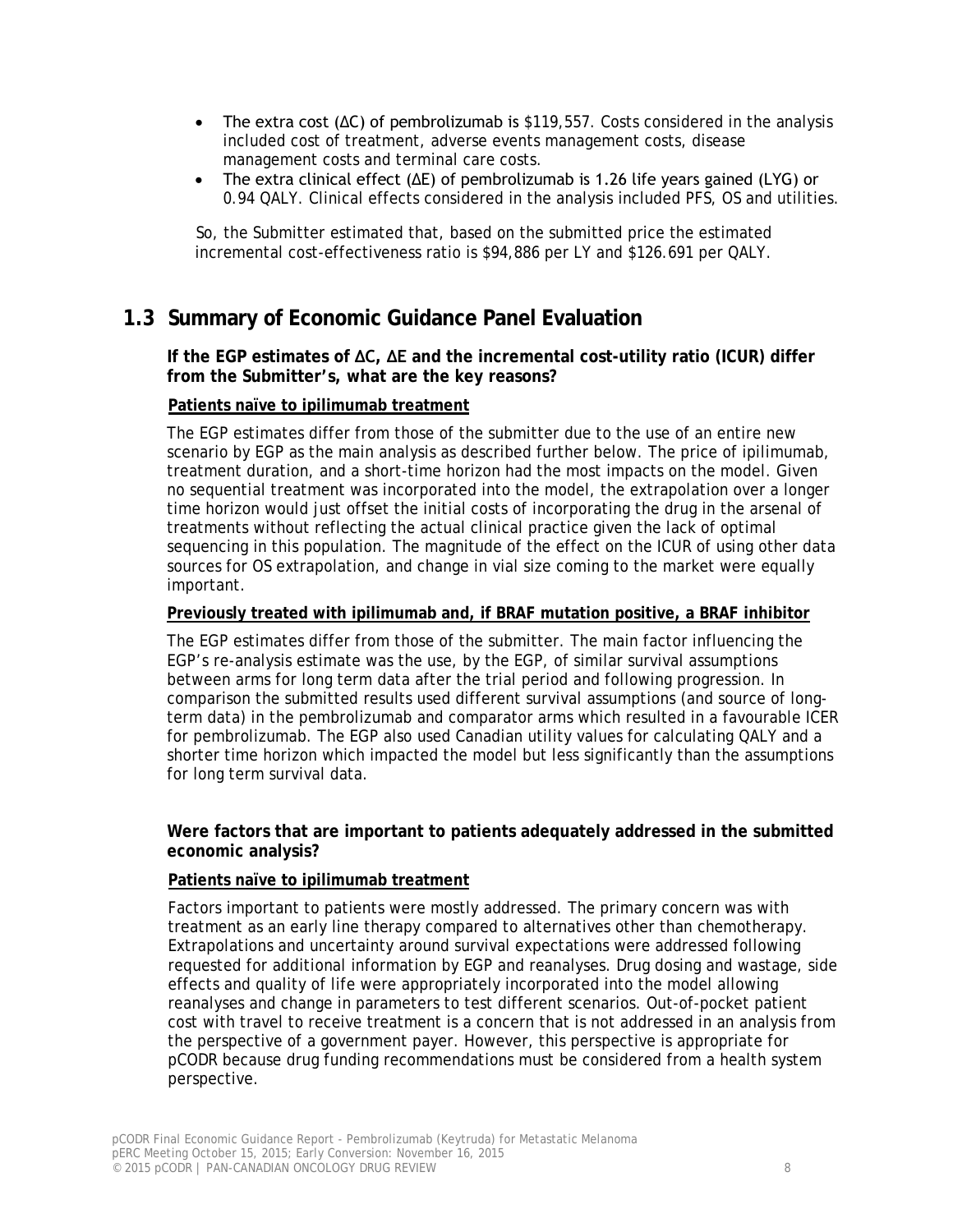#### **Previously treated with ipilimumab and, if BRAF mutation positive, a BRAF inhibitor**

Factors important to patients were mostly addressed. The primary concern with the use of pembrolizumab in an earlier line of therapy (ipilimumab naïve) and the appropriateness of dacarbazine as alternative was not available initially and was addressed through expansion of the scope of the review, which is addressed in a dedicated chapter, in which pembrolizumab is compared to ipilimumab.

Extrapolations and uncertainty around survival expectations were addressed through requests for additional information by EGP for their reanalyses. Drug dosing and wastage, side effects and quality of life were appropriately incorporated into the model allowing reanalyses and change in parameters to test different scenarios. Out-of-pocket patient cost with travel to treatment is a concern that is not addressed in an analysis from the perspective of a government payer. However, this perspective is appropriate for pCODR because drug funding recommendations must be considered from a health system perspective.

**Is the design and structure of the submitted economic model adequate for summarizing the evidence and answering the relevant question?** 

#### **Patients naïve to ipilimumab treatment**

Yes, the design and structure of the economic model was adequate. However, the assumptions and sources of data were considered inadequate by the EGP. EGP requested additional data and made adjustments to the submitted model to ensure more robust assumptions and more realistic scenarios for survival, dosing, wastage, and drug price. Uncertainty around survival was partially treated in the model.

#### **Previously treated with ipilimumab and, if BRAF mutation positive, a BRAF inhibitor**

Yes, the design and structure of the economic model was adequate. However, the assumptions and source of data were considered inadequately by the EGP. EGP was able to make adjustments in submitted model to ensure more robust assumptions on long-term survival, dosing, wastage, and drug price. Uncertainty around survival was not treated in the model.

**For key variables in the economic model, what assumptions were made by the Submitter in their analysis that have an important effect on the results?**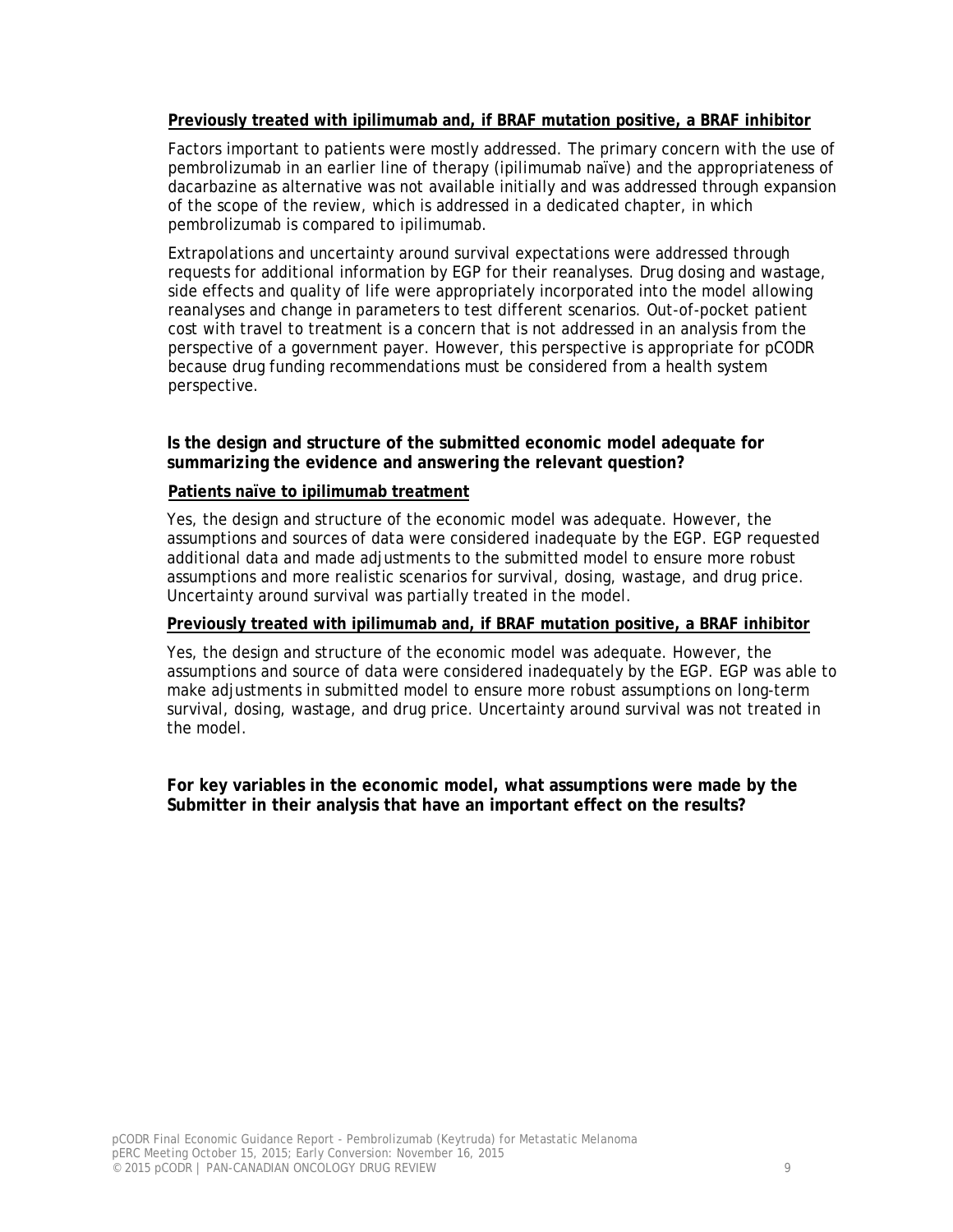#### **Patients naïve to ipilimumab treatment**

The factor with the largest effect on the results is the treatment duration. There is some concern from the CGP that if patients are responding to treatment, some clinicians might consider continuing pembrolizumab treatment until disease progression rather than stopping the drug after 2 years, which would results in almost doubled the original ICUR. However, there is no data available on the benefit of treatment extend or re-induction, or proportion of patients extending treatment. Therefore, CGP recommend adherence to the trial protocol to treatment up to 2 years, and expect a small proportion of re-induction that might be individually discussed, similarly to the ipilimumab recommendation.

Secondly, the long-time horizon (20 years) assuming no subsequent sequential treatment for this population may offset the high initial cost of treatment without truly reflecting clinical practice and costs in the long-term. Previous input from the pCODR Melanoma Clinical Guidance Panel (pCODR review for Ipilimumab in both first and second line) reported five years as a reasonable time horizon for patients with advanced melanoma in last line of therapy, and 10-20 years in first line of therapy. In discussing with the CGP, it was noted that while a short time horizon might underestimate the potential long-term effects of immune therapy, there is currently no evidence to support that pembrolizumab will have a sustained long term benefit in a proportion of patients as was observed with other immunotherapies. Therefore, the EGP used a 10-year time horizon to provide a balance between underestimation of cost (no sub sequential treatment) and overestimation of long-term effect.

Moreover, having an already expensive comparator makes the incremental cost seem low. However, it is likely that since 2014 when ipilimumab became the first line therapy for this population, its price may have been driven down by market forces. A 20% decrease in ipilimumab price results in more than 50% increase in the pembrolizumab ICUR.

The use of different data sources for extrapolation in survival for both Ipilimumab and pembrolizumab treated patients also had an important effect on ICUR. The submitted base case analysis used Schadendorf data (Ipi studies) to extrapolate survival. These data present a plateau in survival (sustained survival benefit) after 5 years at around 20%. This was considered to be unsupported by long term data for pembrolizumab and associated with limitations due to high censoring of the data used for the original ipilimumab curves. In the reanalysis, when applying a different data source (Korn algorithm), the ICUR of pembrolizumab increased by >40%.

Other assumptions such as vial size and extrapolation of benefit of the drug after treatment discontinuation also have an important impact on the results.

#### **Previously treated with ipilimumab and, if BRAF mutation positive, a BRAF inhibitor**

The factor with the largest effect on the results is the use of different sources of data in each arm (Schadendorf data/Ipi studies for pembrolizumab, and Korn algorithm for Dacarbazine) for the extrapolation on survival after the trial period, and after disease progression, despite patients in both arms having previously failed ipilimumab treatment. The Schadendorf data (Ipi studies), applied to extrapolate survival for the pembrolizumab arm, presents a plateau in survival (sustained survival benefit) after 5 years of around 20%, which was found to be implausible by EGP given the quality of the data (highly censored) and lack of long term follow up data to confirm a sustained long term effect in a proportion of patients. In the EGP's reanalysis, when adjusting this assumption to use the same data source for extrapolating long term survival after the disease progression in both arms (either Schadendorf data or Korn algorithm), the incremental cost for pembrolizumab were several times higher.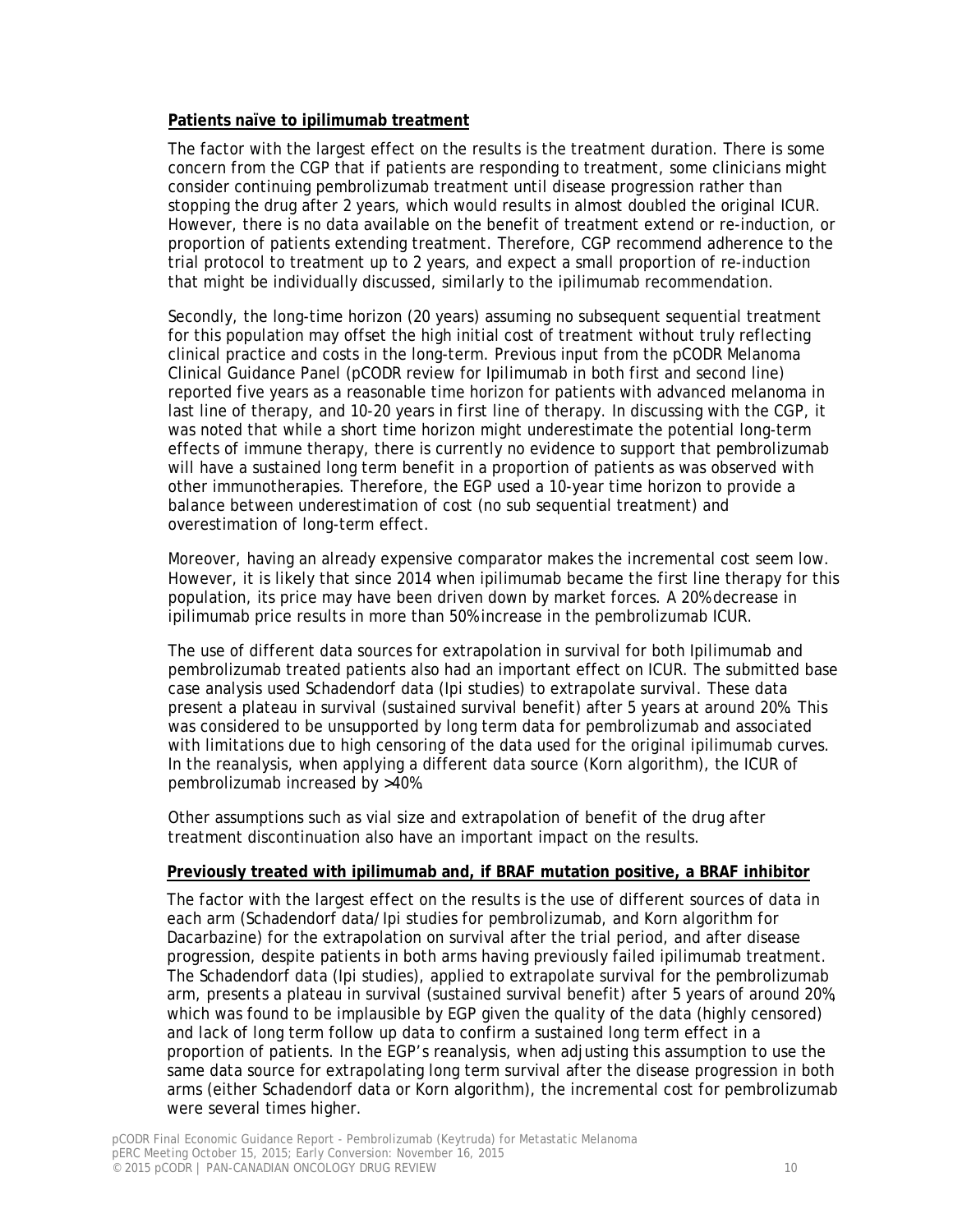Secondly, high estimates of utility values for the progressive state of the disease derived from the trial are very discrepant from Canadian utility values for the same state (0.73 vs 0.55). This Canadian study investigated various advanced melanoma health states and adverse events, elicited using standard gamble technique from general Canadian population, which is deemed more appropriate. When applying Canadian utilities to the submitted model, this parameter alone decreased the previous 0.91 gain in QALY to 0.75.

Finally, time horizon is another factor influencing the cost-effectiveness results. Previous input from the pCODR Melanoma Clinical Guidance Panel (Ipilimumab EGP report) reported five years as a reasonable time horizon for patients with advanced melanoma. The submitter used a 10 year time horizon for the base case results. This parameter alone decreases the observed QALY gain from the previous 0.91 to 0.52, and increases the ICUR from the previous \$121K/QALY to \$182K/QALY (49%).

No other assumptions or parameters had a substantial impact on the results compared to the ones above.

**Were the estimates of clinical effect and costs that were used in the submitted economic model similar to the ones that the EGP would have chosen and were they adequate for answering the relevant question?**

#### **Patients naïve to ipilimumab treatment**

No. EGP would consider using a different data source for OS extrapolations (due to highly censored data used for the reference base case), lower drug price for the comparator, Canadian utility values, 100mg vial size and a shorter time horizon.

#### **Previously treated with ipilimumab and, if BRAF mutation positive, a BRAF inhibitor**

No, the estimates of clinical effect were not adequate. The submitter used different data sources for long term extrapolation of survival in the treatment and comparison arms despite the fact that all patients previously failed ipilimumab therapy in both arms. The survival extrapolations for pembrolizumab was also mostly based on data from Schadendorf et al (pooled OS data from ipilimumab-treated patients with advanced melanoma - phases I/II/III), which has its limitations as the data is highly censored. The EGP was able to show the impact of using the same data source in both arms for survival extrapolation after disease progression. The EGP also considered using Canadian utility values and a shorter time horizon to be more appropriate.

## **1.4 Summary of Budget Impact Analysis Assessment**

#### **What factors most strongly influence the budget impact analysis estimates?**

#### **Patients naïve to ipilimumab treatment**

The BIA model was found to be the most sensitive to pembrolizumab's market share, treatment duration, patient weight and number of cases of advanced melanoma.

#### **Previously treated with ipilimumab and, if BRAF mutation positive, a BRAF inhibitor**

A number of sensitivity analyses were conducted, and the model was found to be the most sensitive to pembrolizumab's market share, treatment duration, and number of cases of melanoma.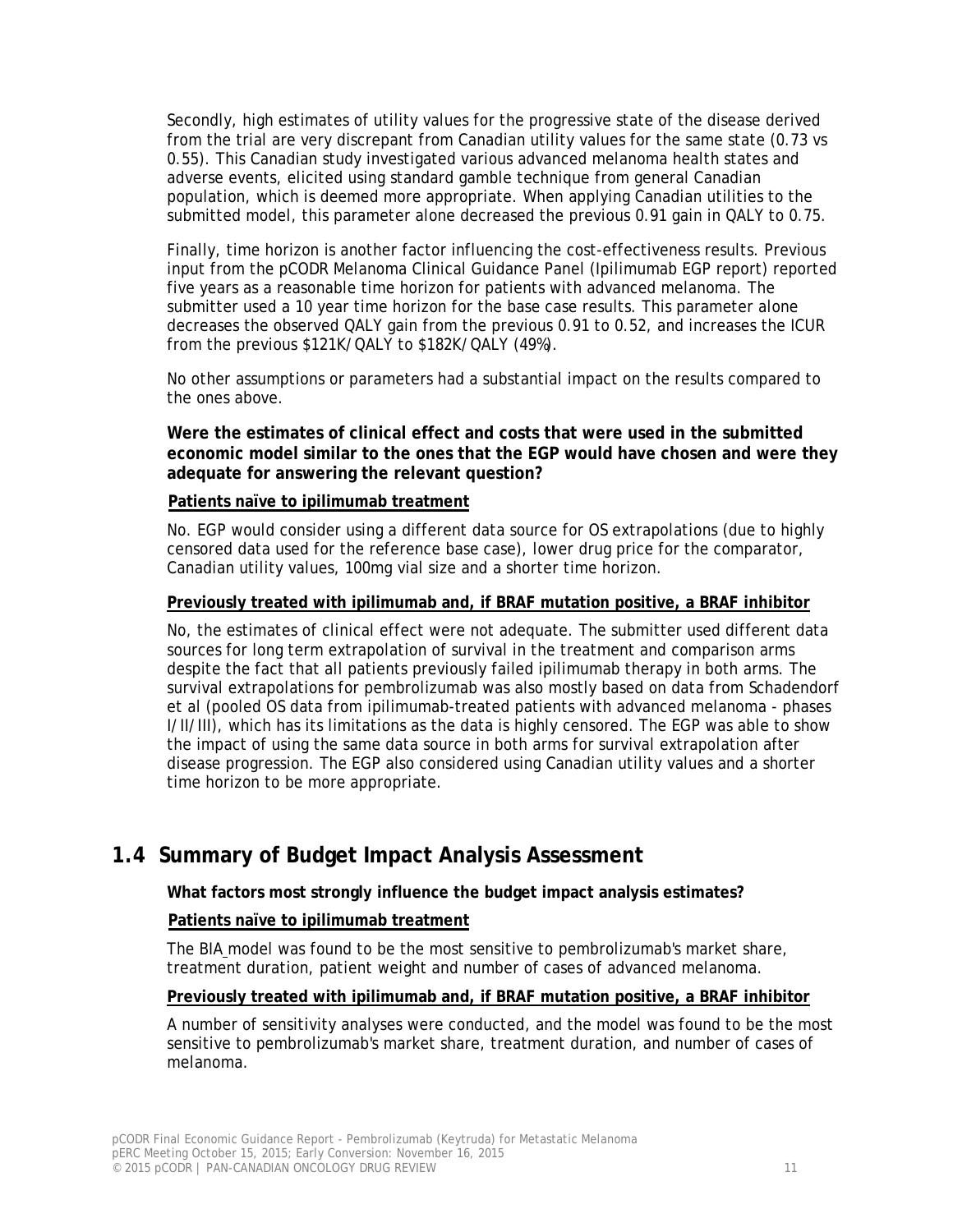Market share was based on a market database and took into account first and second line choices, however, since there is no stablished guidelines regards to the optimal sequence of therapies in melanoma, the market share can change rapidly.

#### **What are the key limitations in the submitted budget impact analysis?**

#### **Patients naïve to ipilimumab treatment**

The reference case considered the use of the 50mg vial sizes without vial sharing. Change in vial size to 100 mg would add another 13% increase in the budget impact.

#### **Previously treated with ipilimumab and, if BRAF mutation positive, a BRAF inhibitor**

The reference case considered the use of the drug within a vial sharing program with maximum wastage of 10% and 50mg vial sizes. The EGP noted that the 50mg vial will transition to a 100mg liquid vial format in the near future which may impact on wastage. Reanalyses in the BIA assuming the vial size change to the 100mg vial without a vial sharing program increases the incremental budget in 11%.

### **1.5 Future Research**

#### **What are ways in which the submitted economic evaluation could be improved?**

#### **Patients naïve to ipilimumab treatment**

- Long-term data on potential benefits of pembrolizumab on survival after disease progression and treatment discontinuation.
- A comprehensive probabilistic sensitivity analysis that encapsulates all sources of uncertainty (including around long-term survival, independent of the data source utilized for extrapolations, utility values and comparator price).
- Incorporation of cost and consequences of subsequent treatments in this population.

#### **Previously treated with ipilimumab and, if BRAF mutation positive, a BRAF inhibitor**

- A more comprehensive, objective, and transparent treatment of extrapolation beyond the clinical trial data.
- A comprehensive probabilistic sensitivity analysis that encapsulates all sources of uncertainty (including around long-term survival).
- Long-term data on residual benefits of pembrolizumab on survival after disease progression and treatment discontinues.

#### **Is there economic research that could be conducted in the future that would provide valuable information related to pembrolizumab for Patients naïve to ipilimumab treatment or Ipilimumab-treated patients?**

A key parameter that affects the economic profile of this type of treatment is the lasting impact on long-term survival. Little evidence is available whether the studied treatment will affect survival once the disease is in a progressive state (and the drug is discontinued). This will require a dedicated survival analysis with time zero being the start of the progressive disease and the outcome of interest being mortality.

Also, there is lack of evidence on long-term quality of life data in melanoma patients especially after the disease progression, when treatment is discontinued.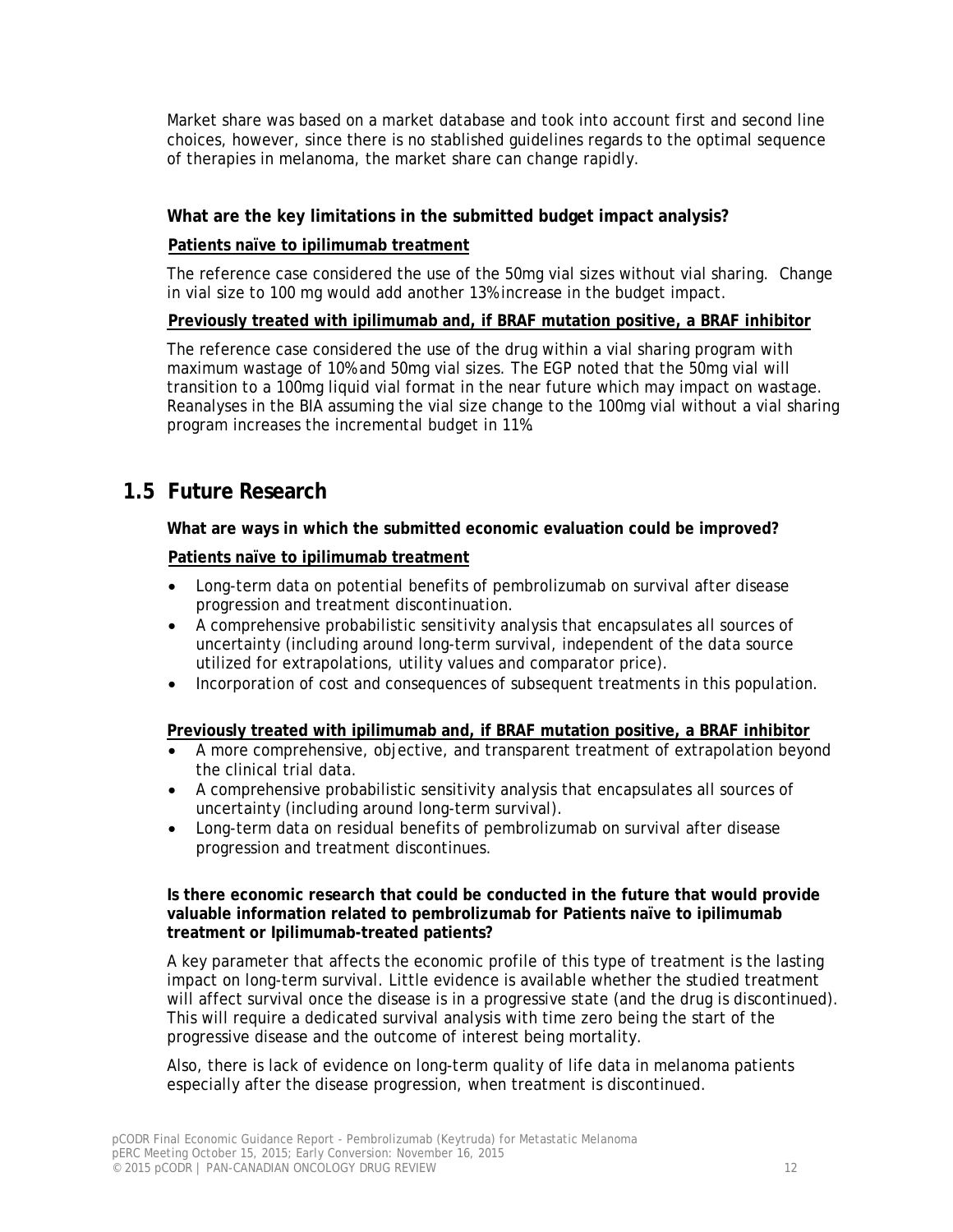## **2 DETAILED TECHNICAL REPORT – IPILIMUMAB NAÏVE PATIENTS**

This section outlines the technical details of the pCODR Economic Guidance Panel's evaluation of the economic evidence that is summarized in Section 1. Pursuant to the *pCODR Disclosure of Information Guidelines*, this section is not eligible for disclosure. It was provided to the pCODR Expert Review Committee (pERC) for their deliberations.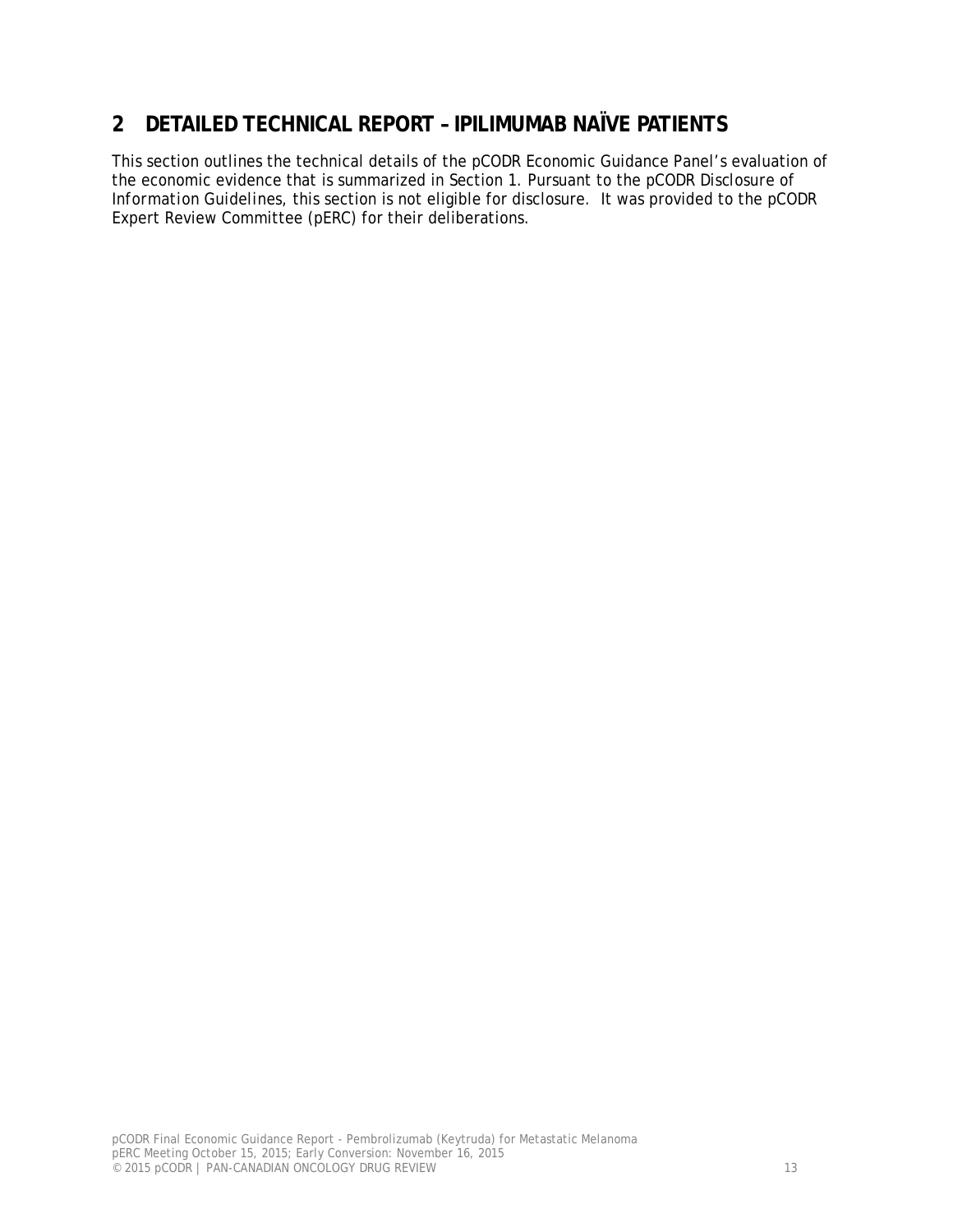## **3 DETAILED TECHNICAL REPORT – IPILIMUMAB TREATED PATIENTS**

This section outlines the technical details of the pCODR Economic Guidance Panel's evaluation of the economic evidence that is summarized in Section 1. Pursuant to the *pCODR Disclosure of Information Guidelines*, this section is not eligible for disclosure. It was provided to the pCODR Expert Review Committee (pERC) for their deliberations.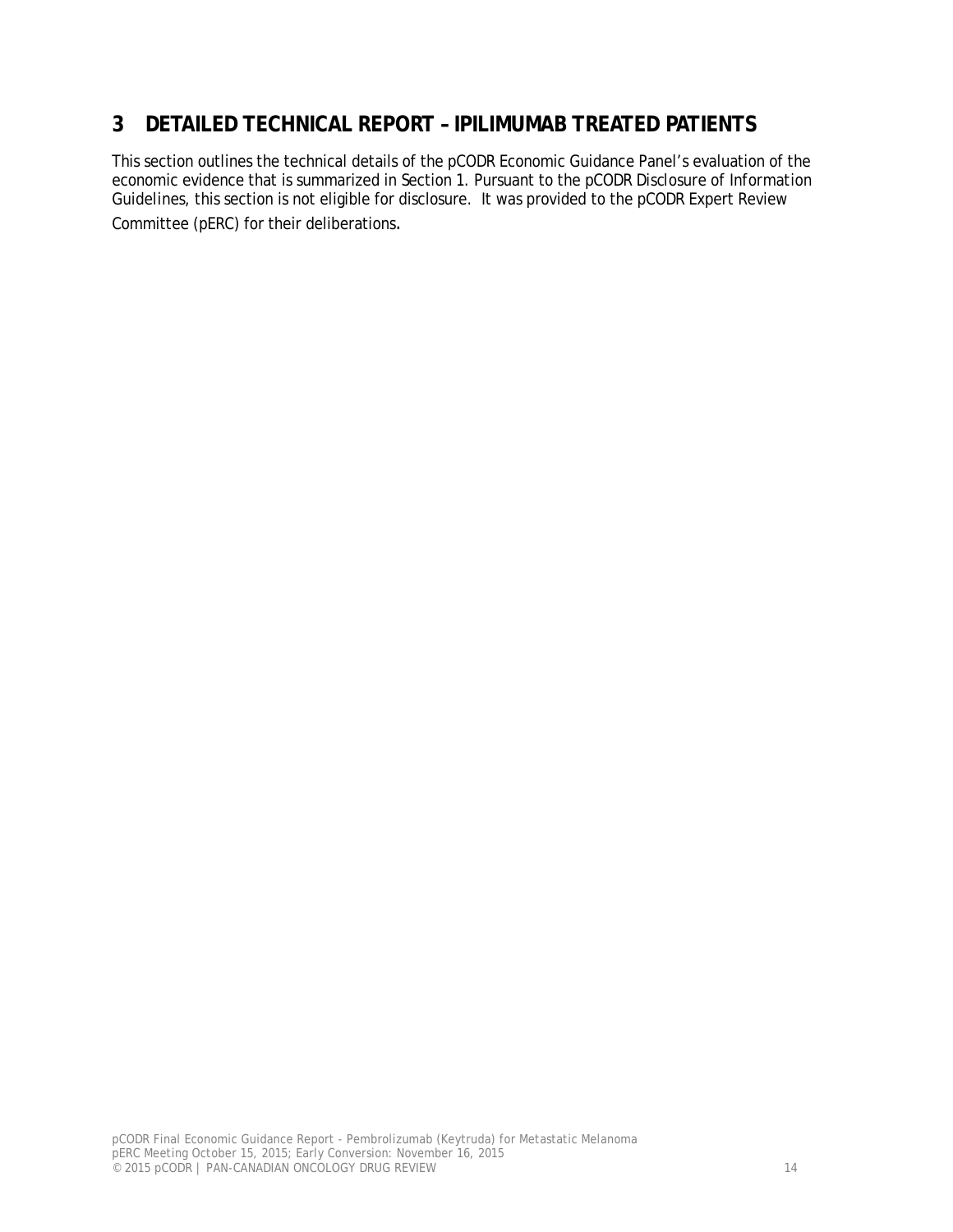## **4 ABOUT THIS DOCUMENT**

This Economic Guidance Report was prepared by the pCODR Economic Guidance Panel and supported by the pCODR Melanoma Clinical Guidance Panel and the pCODR Methods Team. This document is intended to advise the pCODR Expert Review Committee (pERC) regarding resource implications and the cost-effectiveness of pembrolizumab (Keytruda) for metastatic melanoma. A full assessment of the clinical evidence of pembrolizumab (Keytruda) for metastatic melanoma is beyond the scope of this report and is addressed by the relevant pCODR Clinical Guidance Report. Details of the pCODR review process can be found on the pCODR website (www.cadth.ca/pcodr).

pCODR considers it essential that pERC recommendations be based on information that can be publicly disclosed. Information included in the Economic Guidance Report was handled in accordance with the *pCODR Disclosure of Information Guidelines*. There was no non-disclosable information in the Economic Guidance Report provided to pERC for their deliberations.

This Final Economic Guidance Report is publicly posted at the same time that a pERC Final Recommendation is issued. The Final Economic Guidance Report supersedes the Initial Economic Guidance Report. Note that no revisions were made in between posting of the Initial and Final Guidance Reports.

The Economic Guidance Panel is comprised of economists selected from a pool of panel members established by the pCODR Secretariat. The panel members were selected by the pCODR secretariat, as outlined in the pCODR Nomination/Application Information Package and the Economic Guidance Panel Terms of Reference, which are available on the pCODR website (www.cadth.ca/pcodr). Final selection of the pool of Economic Guidance Panel members was made by the pERC Chair in consultation with the pCODR Executive Director. The Economic Guidance Panel is editorially independent of the provincial and territorial Ministries of Health and the provincial cancer agencies.